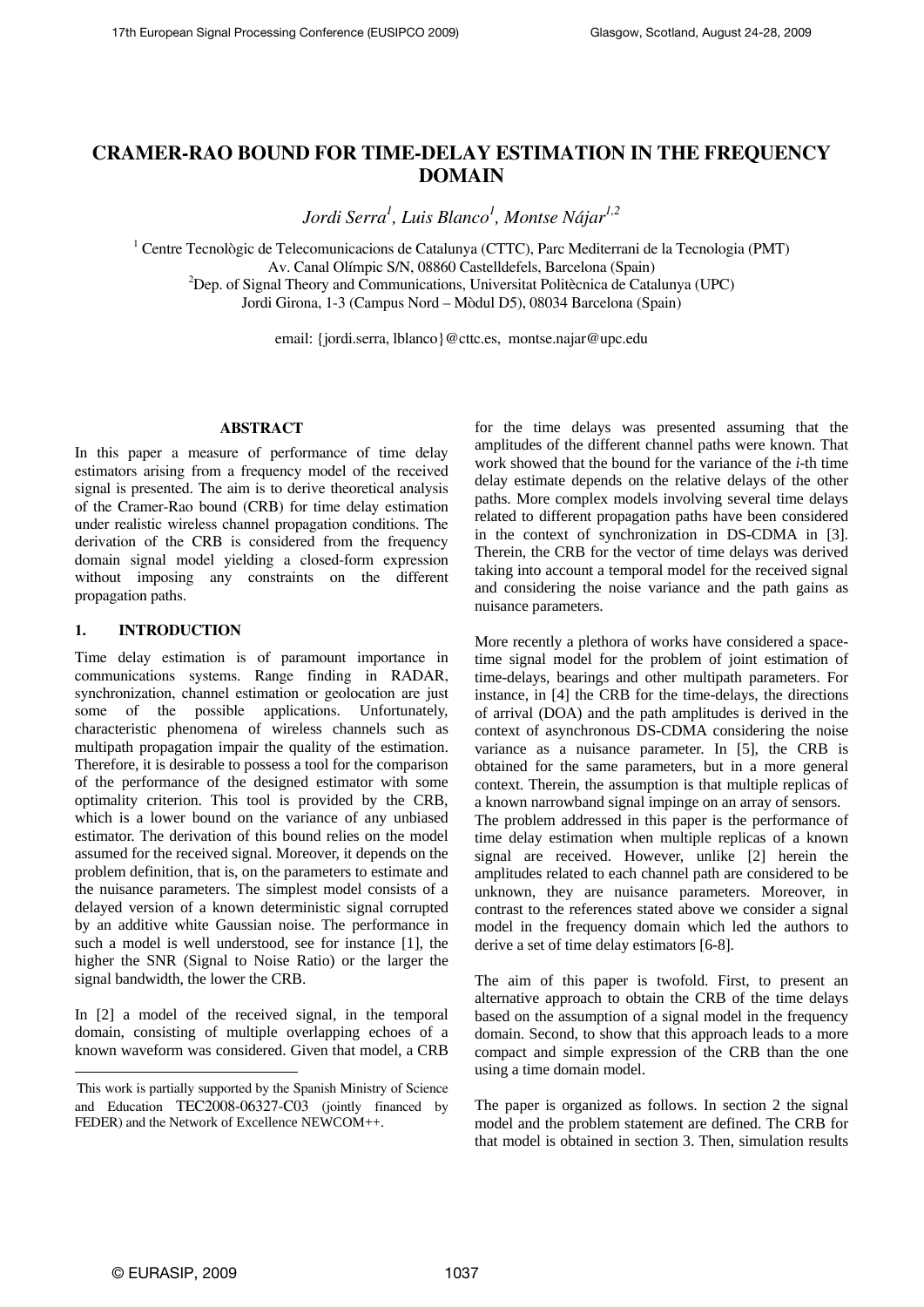are presented in section 4. Finally, section 5 contains some concluding remarks.

# **2. SIGNAL MODEL AND PROBLEM STATEMENT**

In this section a signal model in the frequency domain will be presented for the problem of time delay estimation. The analogy between this model and the problems of spatial and spectral analysis will be stressed as well. Afterwards, given that signal model the problem statement will be introduced.

### **2.1 Signal model**

The channel model considered is given by the general expression for the multipath fading propagation channel as follows,

$$
h(t) = \sum_{i=0}^{L-1} h_i \delta(t - \tau_i)
$$

with no loss of generality we assume  $\tau_0 < \tau_1 < ... < \tau_{L-1}$ , where *L* is the number of propagation paths.

Then, the *n*-th observation of the received signal consists of multiple superimposed delayed and attenuated replicas of a known waveform  $g(t)$  embedded in noise:

$$
y(t;n) = \sum_{i=0}^{L-1} h_i(n)g(t-\tau_i) + v(t;n), \quad n = 1,...,N \tag{1}
$$

We assume the received pulse from each *i*-th path exhibits the same waveform but experiences a different fading coefficient,  $h_i(n)$  and time delay  $\tau_i$ . The amplitudes  $h_i$  are considered deterministic but unknown. The additive noise  $v(t; n) \sim N(0, \sigma^2)$  is modelled as Gaussian circularly symmetric. Finally, the number of observations of the received signal is given by *N* .

The received signal in the frequency domain is transformed into a weighted sum of complex exponentials:

$$
Y(w;n) = \sum_{i=0}^{L-1} h_i(n)G(w)e^{-jwr_i} + V(w;n), \ \ n = 1,...,N \qquad (2)
$$

where  $Y(w; n)$  is the noisy frequency domain observed signal,  $G(w)$  is the transmitted signal in the frequency domain and  $V(w; n)$  is the additive noise.

Sampling the signal in (2) at  $w_m = w_0 m$  for  $m = 0, 1, \dots, M - 1$  and  $w_0 = 2\pi/M$  and rearranging the frequency domain samples  $Y[m, n]$  into the vector  $\mathbf{Y}_n \in \mathbb{C}^{M \times 1}$ :

$$
\mathbf{Y}_n = \mathbf{G} \mathbf{E}_z \mathbf{h}(n) + \mathbf{V}_n \tag{3}
$$

where the matrix  $\mathbf{G} \in \mathbb{C}^{M \times M}$  is a diagonal matrix which components are the frequency samples of  $G(w)$  and the matrix  $\mathbf{E}_t \in \mathbb{C}^{M \times L}$  contains the delay-signature vectors (harmonic components) associated to each arriving delayed signal,

$$
\mathbf{E}_{\tau} = \begin{bmatrix} \mathbf{e}_{\tau_0} & \mathbf{e}_{\tau_1} & \dots & \mathbf{e}_{\tau_{L-1}} \end{bmatrix}
$$

$$
\mathbf{e}_{\tau_i} = \begin{bmatrix} 1 & e^{-j\omega_0 \tau_i} & \dots & e^{-j(M-1)\omega_0 \tau_i} \end{bmatrix}^T
$$

The channel fading coefficients are arranged in the vector  $h(n) = [h_0(n) \quad h_1(n) \quad \dots \quad h_{L-1}(n)]^T \in \mathbb{C}^{L \times 1}$ , and the noise samples in vector  $V_n \in \mathbb{C}^{M \times 1}$ .

#### **2.2 Problem statement**

At this point it is interesting to stress the analogy between the model in (3), obtained in the framework of time delay estimation, and a more general model that arises in the context of spatial and spectral analysis. The relation between both models paves the way to obtain the CRB for the time delays in (3). According to [9], the model for the problem of finding the directions of arrival of multiple plain waves impinging on an array of sensors, and the problem of finding the frequencies of multiple superimposed exponentials in noise, in spectral analysis, can be expressed as:

$$
\mathbf{y}(n) = \mathbf{A}(\mathbf{\theta})\mathbf{x}(n) + \mathbf{e}(n), \quad n = 1, 2, \dots, N \tag{5}
$$

being  $\mathbf{v}(n) \in \mathbb{C}^{M \times 1}$  the received signal and  $\mathbf{x}(n) \in \mathbb{C}^{n \times 1}$  a vector of complex amplitudes. Besides, *N* is the number of snapshots or realizations of the experiment and  $e(n)$  is a complex Gaussian additive noise whose statistical properties will be examined in section 3. With regard to  $A(\theta)$ , it is a matrix with the following structure:

$$
\mathbf{A}(\mathbf{\theta}) = \begin{bmatrix} \mathbf{a}(\omega_o) & \mathbf{a}(\omega_2) & \dots & \mathbf{a}(\omega_{L-1}) \end{bmatrix}
$$
  

$$
\mathbf{\theta} = \begin{bmatrix} \omega_0 & \omega_1 & \dots & \omega_{L-1} \end{bmatrix}^T
$$
 (6)

In the case of spectral analysis  $a(\omega)$  denotes a complex sine wave with angular frequency  $\omega$ , whose dimension depends on the number of samples. In an array signal processing context  $\mathbf{a}(\omega)$  is the spatial signature and its dimension depends on the number of sensors. In this case,  $\omega$  denotes the so called spatial frequency, which is a function of the direction of arrival of the wavefront impinging on the array. Clearly, that function depends on the specific geometry of the problem, Note that when the problem addressed in the expression (5) is finding the angles of arrival, the standard narrowband assumption is made. That is, it is assumed that the time required for the signal wavefronts to propagate across the array is much smaller than the inverse of the signals' bandwidth.

Next, in expression (7), the equivalences between the signal model assumed in this paper, (3), and the model in (5) are described. These relations will be useful in the next section in order to obtain the CRB for the time delays.

$$
\begin{cases}\n\mathbf{A}(\mathbf{\theta}) \equiv \mathbf{G} \mathbf{E}_{\tau} \\
\mathbf{x}(n) \equiv \mathbf{h}(n) \\
\mathbf{e}(n) \equiv \mathbf{V}_{n} \\
\mathbf{\theta} \equiv [\tau_{0} \quad \dots \quad \tau_{L-1}]^{T}\n\end{cases}
$$
\n(7)

In the design of an estimator of the time delays several questions arise. Specifically how close it is to the true parameter value and if there exists a better estimator. That is we are interested in assessing the performance.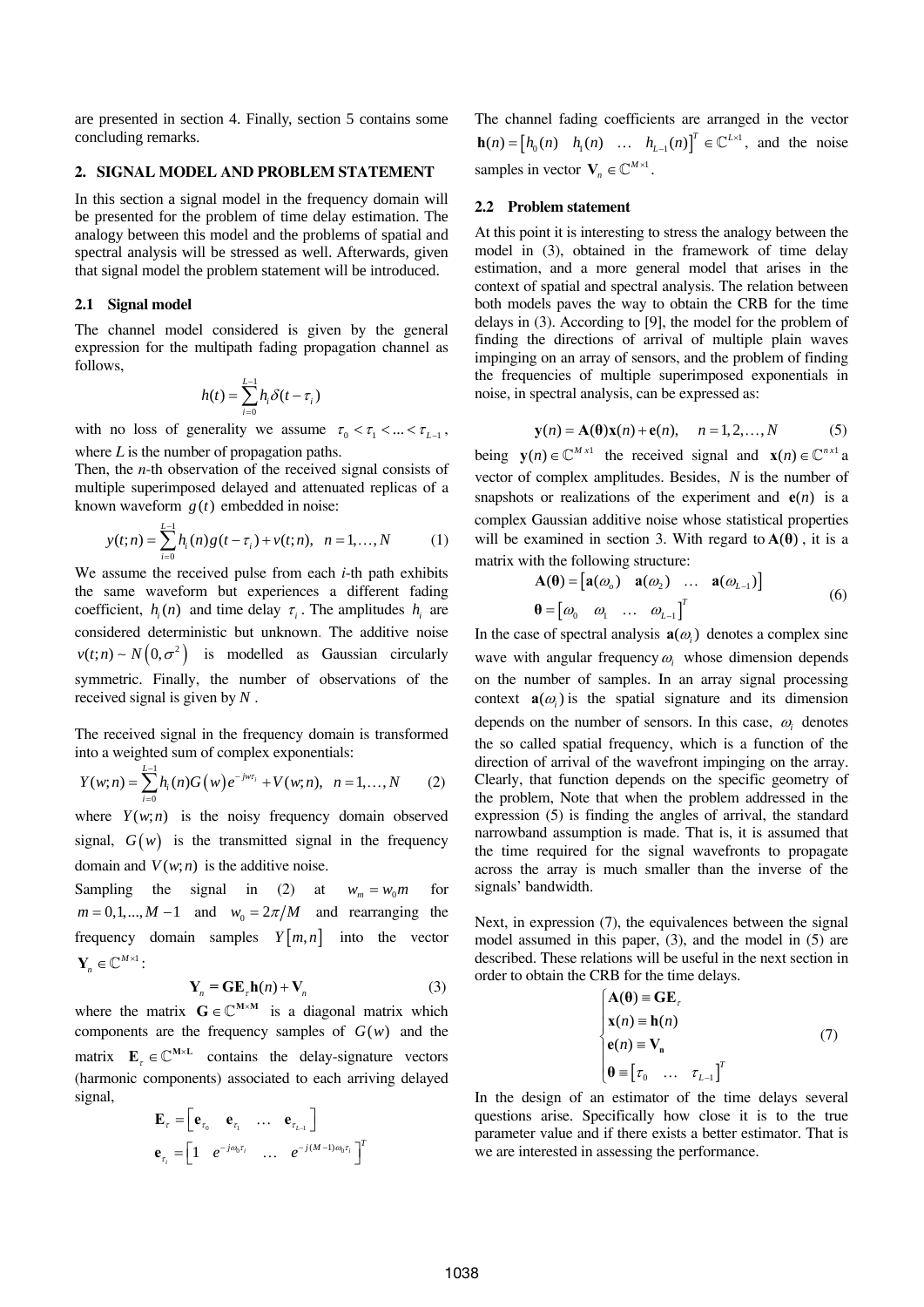Let us assume that the design is based on the classical estimation theory, that is, no prior statistical information about the parameters is available and the aim is to design an unbiased estimator. In this case, a measure of the performance can be based on the CRB.

Therefore the problem can be stated as follows. Given the signal model (3), obtain the CRB for the vector of parameters **θ** defined in (7).

# **3. CRAMER RAO LOWER BOUND**

As it is well known, the CRB is a lower bound on the covariance of any unbiased estimator, [1]. Specifically, in the problem at hand this can be summarized as follows:

$$
cov(\hat{\theta}) \geq CRB(\theta) \tag{8}
$$

Where  $cov(\cdot)$  denotes the covariance operator and  $\hat{\theta}$  is an unbiased estimate of **θ** .

At this point it is interesting to mention several remarks about the expression (8). First, note that the signal model has the presence of nuisance parameters **η** that are not of interest but influence  $CRB(\theta)$  :

$$
\mathbf{\Psi} = \left[\begin{matrix} \mathbf{\theta}^T & \mathbf{\eta}^T \end{matrix}\right]^T
$$
  
\n
$$
\left[CRB(\mathbf{\theta})\right]_{ij} = \left[\mathbf{I}^{-1}(\mathbf{\Psi})\right]_{ij}, i \in \{1, 2, ..., L\} \quad j \in \{1, 2, ..., L\}
$$
 (9)

Where  $I(\psi)$  denotes the Fisher information matrix of vector **ψ** .

The second remark is that depending on the application **θ** and **η** can be slightly modified. In the most general case we could formulate the estimation problem related to the signal model in (3) as:

$$
\mathbf{\theta} = \begin{bmatrix} \tau_0 & \dots & \tau_p \end{bmatrix}^T
$$
  
\n
$$
\mathbf{\eta} = \begin{bmatrix} \tau_{p+1} & \dots & \tau_{L-1} & \mathbf{h}^T(n) & \sigma^2 \end{bmatrix}^T, 0 \le p \le L - 1
$$
 (10)  
\n
$$
\begin{bmatrix} CRB(\mathbf{\theta}) \end{bmatrix}_{ij} = \begin{bmatrix} \mathbf{I}^{-1}(\mathbf{\psi}) \end{bmatrix}_{ij}, i \in \{1, 2, \dots, p\} \quad j \in \{1, 2, \dots, p\}
$$

Depending on the application (10) is particularized. As an example, in wireless location the aim is to obtain an estimate of the first time delay and as a consequence  $p = 0$ . In other applications, such as channel estimation, the designer is interested in all the time delays, therefore  $p = L - 1$ .

Next, a closed-form expression for  $CRB(\theta)$  will be obtained. First, the next assumptions are made:

1)  $M > L$ , that is, the number of samples in the frequency domain is greater than the number of channel propagation paths. Moreover, the set of exponential vectors  $\left\{\mathbf{e}_{\tau_i}\right\}_{i=0}^{L-1}$ *L*  $\tau_i$ ,  $j$ <sub> $i$ </sub>  $\mathbf{e}_{r_i} \bigg|_{i=0}^{L-1}$  containing the time delays in its argument are linearly independent. This is a valid assumption since  $\mathbf{E}_r$  is a Vandermonde matrix.

2) The noise vector  $V_n$  in (3) is assumed to be zero mean  $E[V_n] = 0$ , and Gaussian distributed  $E[V_n V_n^H] = \sigma^2 \mathbf{I}$ .

3) The noise is uncorrelated between observations  $E\left[\mathbf{V}_n\mathbf{V}_l^H\right] = 0, \quad \forall n \neq l$ .

where  $E(\cdot)$  denotes the expectation operator.

Taking into account these assumptions, using the theorem 4.1 of [9] and bearing in mind the relations described in (7), the CRB for time delay estimation in the frequency domain *CRB*(θ) is:

$$
CRB(\boldsymbol{\theta}) = \frac{\sigma^2}{2} \left\{ \sum_{n=1}^{N} \mathbb{R} \left\{ \mathbf{H}^H \mathbf{D}_{\mathbf{E}}^H \mathbf{G}^H \left\{ \mathbf{I} - \mathbf{\Omega} \left( \mathbf{\Omega}^H \mathbf{\Omega} \right)^{-1} \mathbf{\Omega}^H \right\} \mathbf{G} \mathbf{D}_{\mathbf{E}} \mathbf{H} \right\} \right\}^{-1} (12)
$$

Where  $\Omega = GE$ , **H** is a diagonal matrix containing the unknown channel fading coefficients,

$$
\mathbf{H} = \begin{bmatrix} h_0(n) & 0 \\ & \ddots & \\ 0 & h_{L-1}(n) \end{bmatrix}
$$

 $\mathbb{R}\left\{\cdot\right\}$  denotes the real part operator and

$$
\mathbf{D}_{\mathbf{E}} = \begin{bmatrix} \frac{\partial \mathbf{e}_0}{\partial \tau_0} & \dots & \frac{\partial \mathbf{e}_{\tau_{L-1}}}{\partial \tau_{L-1}} \end{bmatrix} = \mathbf{\Phi} \mathbf{E}_{\tau}, \ \left[ \mathbf{\Phi} \right]_{k,l} = \begin{cases} -j \frac{2\pi(k-1)}{M} & k=l\\ 0 & otherwise \end{cases}
$$

Regarding expression (12) several remarks are of interest. On the one hand, note that the dependence of the CRB on the noise variance is linear. On the other hand, according to theorem 4.2 of [9], increasing the number of snapshots or the number of frequency samples, the CRB decreases, which seems an intuitive result. Furthermore, the amplitude related to each channel path and the shape of the known waveform seem to have a definite influence on the CRB related to each time delay. However, the most important remark is that the expression obtained in (12) is more compact and easier than the one obtained when considering a temporal signal model. The reason is that using the latter approach, the CRB depends on the derivative of the pulse shape  $g(\tau)$  respect to time, see expressions  $(5)-(7)$  of reference  $[2]$  or  $(17)-(23)$  of  $[10]$ . On the other hand, in the frequency domain approach presented herein the derivative affects the matrix of exponentials  $\mathbf{E}_r$ which yields to an easy and compact closed-form expression.

Even more interesting is the result obtained when considering a sufficiently large number of snapshots because expression (12) is simplified. Thus, using the theorem 4.3 of [9] and the relations described in (7), the CRB for the time delays takes the form:

$$
CRB(\mathbf{0}, N \uparrow) = \frac{\sigma^2}{2N} \cdot \left\{ \mathbb{R} \left[ \left\{ \mathbf{D}_{\mathrm{E}}^H \mathbf{G}^H \left\{ \mathbf{I} - \mathbf{\Omega} \left( \mathbf{\Omega}^H \mathbf{\Omega} \right)^{-1} \mathbf{\Omega}^H \right\} \mathbf{G} \mathbf{D}_{\mathrm{E}} \right\} \odot \mathbf{P}^H \right] \right\}^{-1} (13)
$$

Where  $N \uparrow$  denotes a large number of snapshots or available realizations of the stochastic process that describes our signal model in  $(3)$ ,  $\odot$  denotes the Hadamard or element-wise

product and 
$$
\mathbf{P} = \frac{1}{N} \sum_{n=1}^{N} \mathbf{h}(n) \mathbf{h}(n)^{H}
$$
.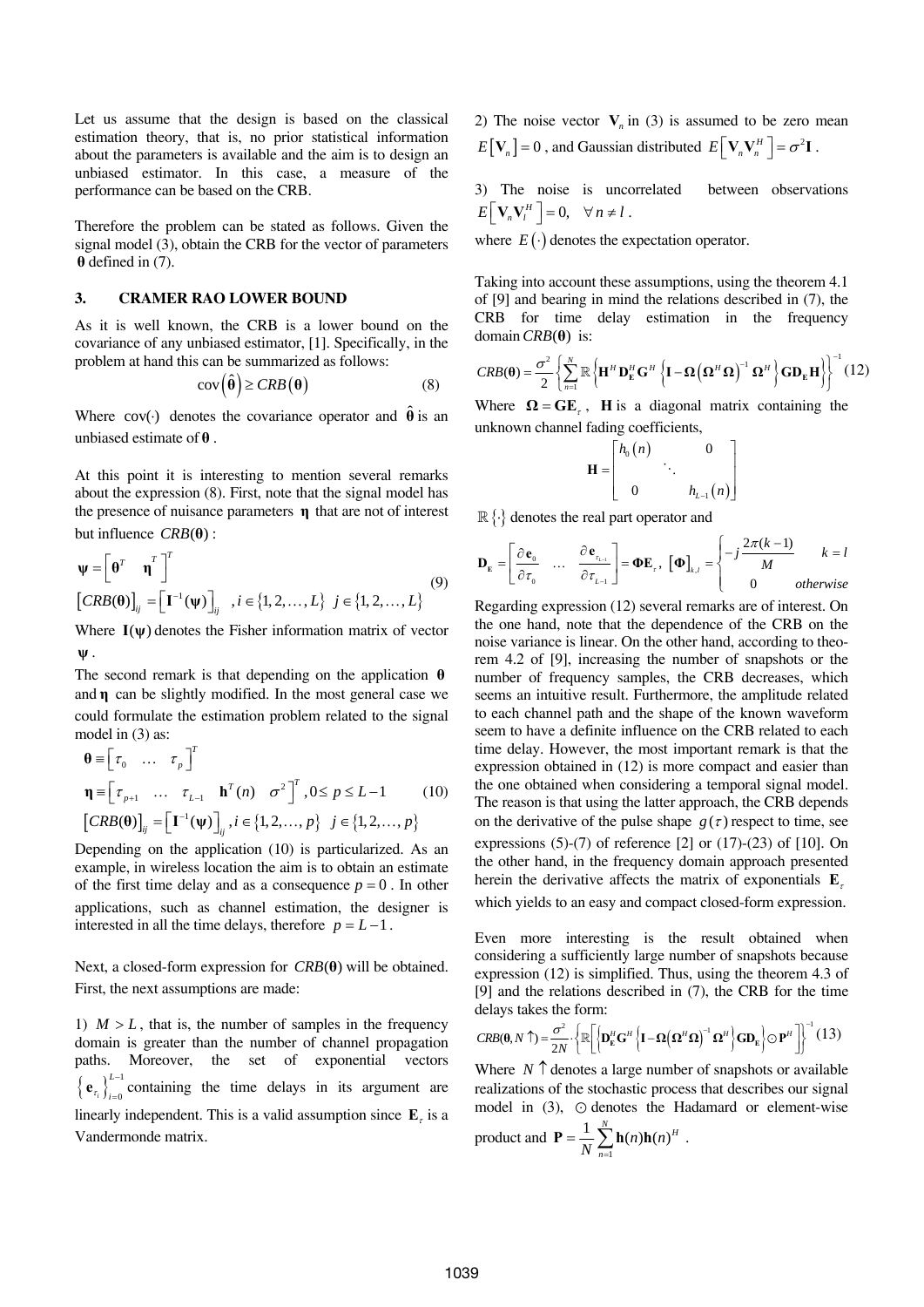## **4. SIMULATION RESULTS**

In this section numerical results that study the asymptotic CRB of the time delays obtained in (13) will be presented. The application under consideration is time delay estimation in the context of wireless location for cellular telephony systems based on DS-CDMA. Therefore, the parameter of interest is now the first time delay of the model (3). Hereafter, the simulation environment will be described.

It is assumed that a mobile station traces the trajectory described in Figure 1 and that the received signal model at the base station can be described properly by equation (3). The known waveform  $g(t)$  in (1) will be assumed to be a raised cosine with a roll-off factor of 0.22. At every trajectory point the number of rays is generated according to a Poisson variable,

$$
\text{Prob}(L) = \overline{L}^L \frac{e^{-L}}{L!}
$$

The power delay profile (the power associated to each ray) is generated according to [11] using a one side exponential decaying function:

$$
PDP(\tau) = e^{-\frac{\tau}{\sigma_D}} u(\tau)
$$
 (14)

being  $\sigma_p$  the delay spread and  $u(\tau)$  the Heaviside step function. The probability density funciton of the time delays related to each channel path is also an exponential decaying distribution, according to [11]:

$$
f(\tau) = e^{-\frac{\tau}{\tilde{\sigma}_D}} u(\tau), \ \ \tilde{\sigma}_D = \alpha \sigma_D \tag{15}
$$

The specific value of  $\alpha$  depends on the base station antenna position, for instance for a high antenna position  $\alpha = 1.17$ . Moreover, for each point of the trajectory described in figure 1, realistic values of the delay spread were generated according to the statistical models described in [12]. Their range of variation was between 0.131  $\mu s$  and 0.509  $\mu s$  with a mean of  $0.255 \,\mu s$  and a variance of  $4.1 \cdot 10^{-15}$  s. Furthermore note that the nearer the trajectory point the lower was the delay spread.

The CRB for the time delay of the first arrival, given by expression (13), has been studied in figures 2 and 3. More specifically, its dependence on the SNR, the mean number of rays and the number of samples has been assessed. Actually, the CRB in those figures is evaluated in terms of the range which is directly related with the time delay.

For each value of SNR the curves of figures 2 and 3 were obtained by averaging the CRB obtained at each point of the trajectory described in figure 1. In figure 2 we can observe the dependence of the square root of the CRB on the SNR and the sampling rate when the mean number of rays is 5, whereas in figure 3 the same result is presented when the mean number of rays is 10. Observing figures 2 and 3 we can conclude that given a high enough sampling rate, or number of frequency samples, the performance in time delay estimation do not improve.

This behaviour seems logical, due to the discrete nature of the model in (3), increasing the sampling rate we reduce the implicit error in the time delay estimate. However, the specific shape of the waveform limits the attainable accuracy in the estimation. We can also infer that the mean number of rays is important in the low to medium SNR range.

## **5. CONCLUSIONS**

In this paper the performance, in terms of CRB, of any unbiased estimator of the time delays associated to multiple echoes of a known waveform has been studied. With this aim, first a model of the received signal in the frequency domain was considered for the time delay estimation problem. Then, an analogy between that model and a more general model, arising in the context of spectral analysis or spatial analysis, was shown. Finally, that analogy was the key issue to obtain a closed-form expression for the CRB of the time delays.



Figure 1. Trajectory considered in the simulations.



Figure 2. Dependence of the square root of the CRB of the first time delay on the SNR and the sampling rate when the mean number of rays is 5.